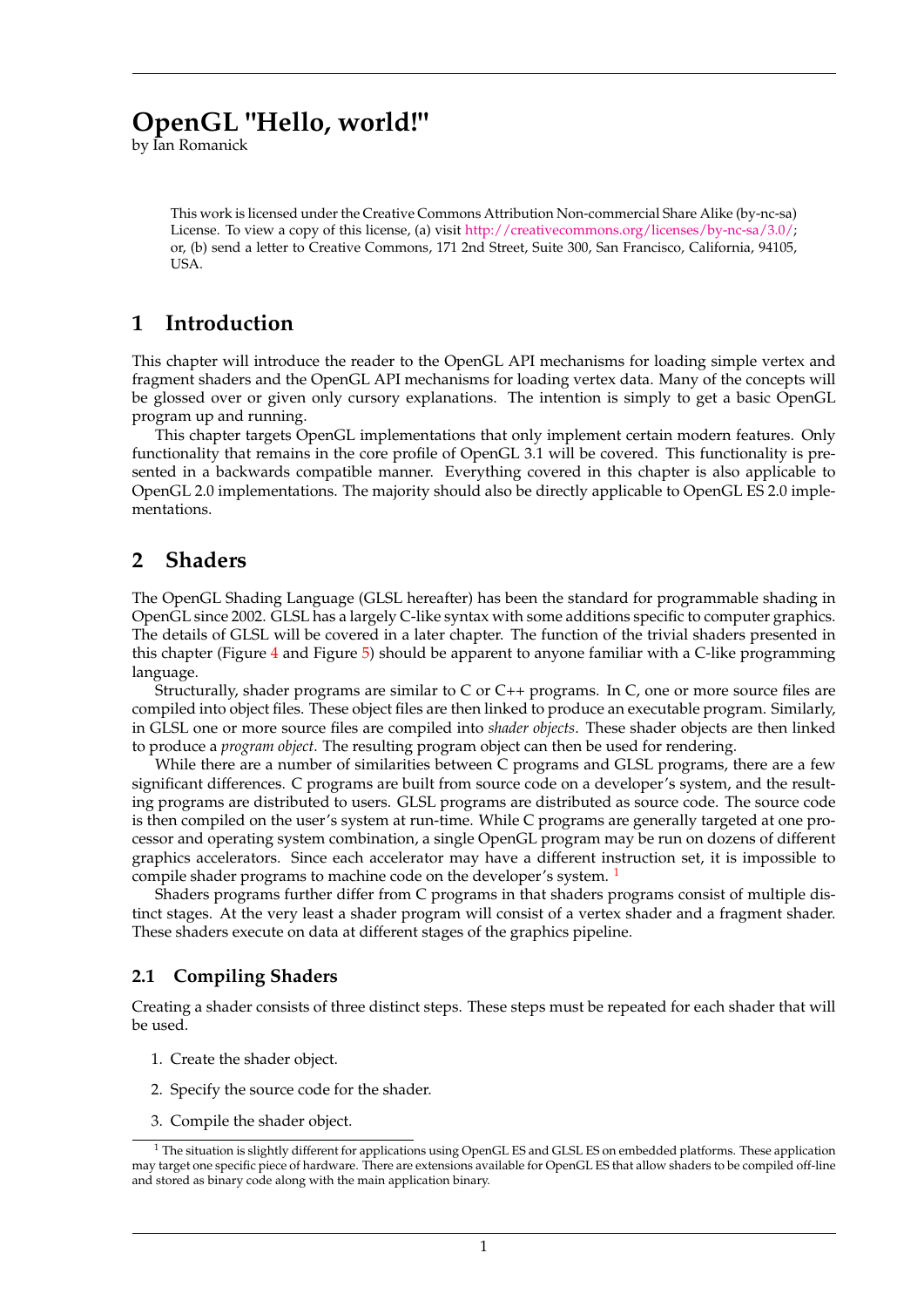Figure [1](#page-1-0) shows a sample program listing that performs all three steps. The call to  $g1CreateShader$ allocates a shader object from the GL. Since GL\_VERTEX\_SHADER is specified, the shader that is created with be executed by the vertex processing unit.

#### <span id="page-1-0"></span>**Figure 1** Creation of a vertex shader

```
1 extern GLchar *vertex_code;
```

```
2 GLuint vertex_shader = glCreateShader(GL_VERTEX_SHADER);
```
- 3 glShaderSource(vertex\_shader, 1, (const GLchar \*\*) &vertex\_code, NULL);
- 4 glCompileShader(vertex\_shader);

The set of parameters to glShaderSource is very flexible. As a result, the proper usage may not be initially obvious.

```
void glShaderSource(GLuint shader, GLsize count,
                    const GLchar **string, const GLint *length);
```
The first oddity is the *string* parameter. This is a pointer to a pointer to characters. The double indirection allows applications to pass in an array of source strings. The *count* parameter specifies the number of strings in this array. In Figure  $1$  vertex code is a pointer to character (one indirection). When passed to  $q1$ ShaderSource an additional indirection, by way of the  $\&$  (address-of) operator, is used. Since there is only a single source string, the  $count$  parameter in Figure [1](#page-1-0) is 1.

While this flexibility may seem annoying and useless now, a later chapter will show how it can be very useful. In the mean time you may want to create a simple wrapper function that takes a shader and a single program string as parameters. The wrapper function would then call  $g1$ ShaderSource in a manner similar to Figure [1.](#page-1-0)

The mysterious  $length$  remains. This parameter is an optional array of integers that specify the lengths of the strings in string. Assuming these strings are all C-style NUL-terminated strings, it is safe to pass NULL for this parameter. Uses for this parameter will also be discussed in a later chapter.

After supplying the source for a shader, the shader must be compiled by calling  $g1$ CompileShader.

```
void glCompileShader(GLuint shader);
```
Notice that glCompileShader does not return a value. This is common for OpenGL functions. The assumption is that production code will not contain errors. By not immediately returning a value, round-trips between the client and server can be avoided. The status of the compile can be queried by calling glGetShader with the parameter GL\_COMPILE\_STATUS, as shown in Figure [2.](#page-1-1)

#### <span id="page-1-1"></span>**Figure 2** Querying compilation status

```
1 GLint status;
2
3 glGetShader(vertex_shader, GL_COMPILE_STATUS, &status);
4 if (status == GL_FALSE)
5 /* ... error path ... */
```
When C programs fail to compile, the compiler generates diagnostics explaining the failure. GLSL compilers are similar in this respect. Since the GLSL compiler is invoked from within an application program, the compiler diagnostics are not output to the user. They are instead stored in a per-shader information log. The contents of this log can be retrieved by calling qlGetShaderInfoLog.

```
void glGetShaderInfoLog(GLuint shader, GLsizei maxLength,
                        GLsize *length, GLchar *infoLog);
```
The maxLength specifies the size of the buffer passed via the  $infoLog$  pointer. The number of characters actually written to this buffer will be stored in the value pointed to by length. Applications can also query the size of the information log by calling glGetShader with the parameter GL\_INFO\_LOG- \_LENGTH.

Even if compilation succeeds, the compiler may store warnings or other informational messages in the information log. It is common practice during development and in debug builds to either display or log to disc any information logs generated by the compiler.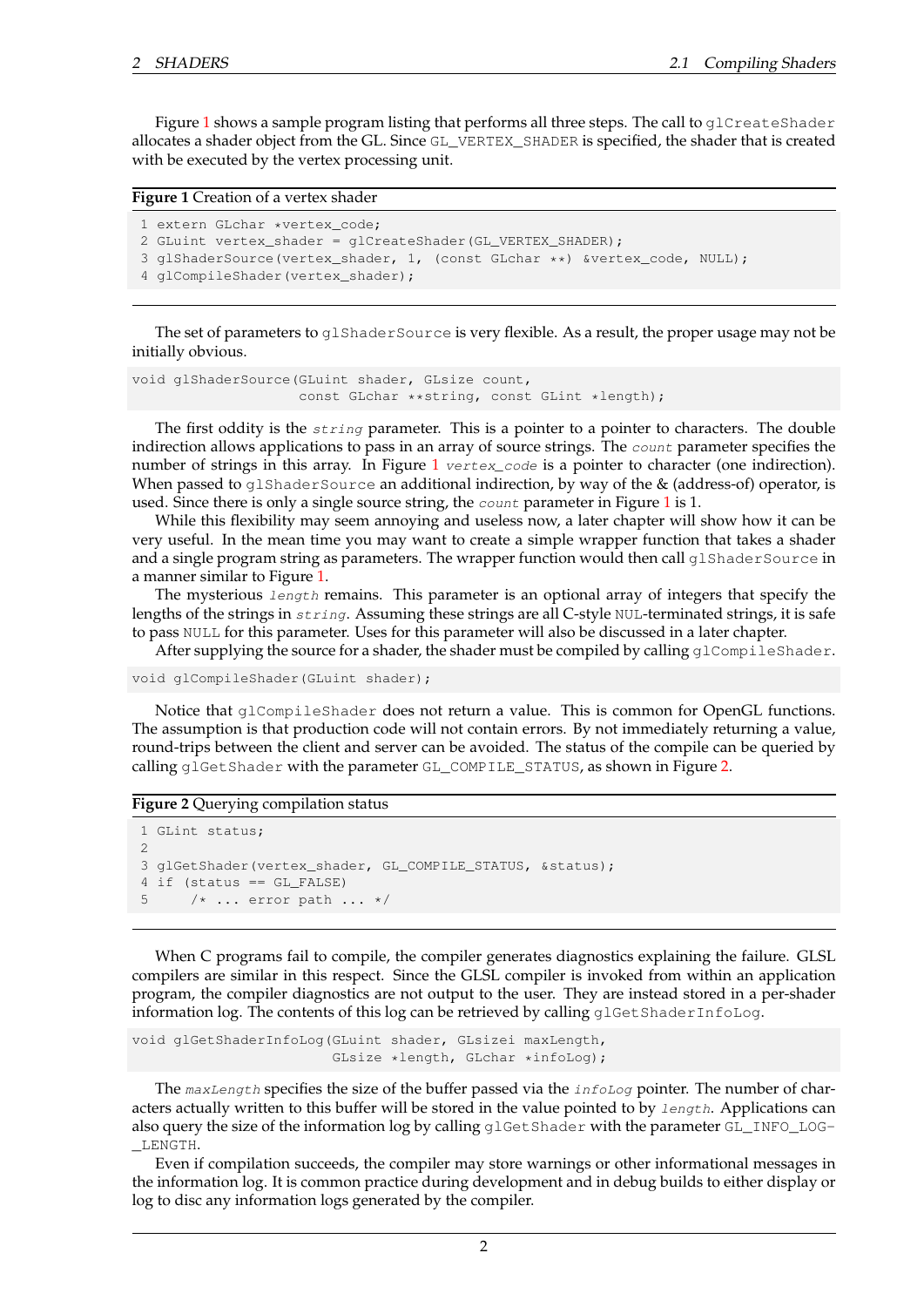### **2.2 Linking Programs**

The parallels between shader programs and C programs continue. After compiling a collection of C source files, the resulting object files must be linked together to form an executable program. Similarly, after compiling a collection of shader source files, the resulting shader objects must be linked together to form a program object. Given a collection of compiled shader objects, creating a usable program object consists of four steps.

- 1. Create the program object.
- 2. Attach compiled shader objects to the program object.
- 3. Place attributes.
- 4. Link the program object.

Figure [3](#page-2-0) shows a sample program listing that performs three of the four steps. Placement of attributes will be discussed in a later chapter. The call to glCreateShader allocates a shader object from the GL.

<span id="page-2-0"></span>**Figure 3** Creation and linking of a program

```
1 GLuint program = glCreateProgram();
2 glAttachShader(program, vertex shader);
3 glAttachShader(program, fragment_shader);
4 glLinkProgram(program);
```
The interface to glAttachShader is very simple. It takes the name of the program object and the name of a shader object to attach to it. In this context attach means that the shader is added to the list of shaders that will be linked to form the final program. Shaders may be attached to multiple programs.

void glAttachShader(GLuint program, GLuint shader);

After attaching all of the shaders to the program, the program must be linked by calling  $g1LinkP$ rogram. Notice that, like glCompileShader, glLinkProgram does not return value. The status of the compile can be queried by calling glGetProgram with the parameter GL\_LINK\_STATUS.

void glLinkProgram(GLuint program);

Just like compiling a program, linking a program can generate errors and warning. Linker diagnostics are written to a program information log. Querying this log is nearly identical to querying the shader information log. The contents of this log are queried by  $q1GetProgramInfolog$ , and the size of the information log is queried by calling glGetProgram with the parameter GL\_INFO\_LOG\_LENGTH.

```
void glGetProgramInfoLog(GLuint program, GLsizei maxLength,
                         GLsize *length, GLchar *infoLog);
```
At a bare minimum, a program must have a complete vertex shader with a main and a complete fragment shader with a main. Some versions of OpenGL support additional, optional shader stages. These shader stages are beyond the scope of this chapter. Figure [4](#page-3-0) shows a sample vertex shader, and Figure [5](#page-3-1) shows a sample fragment shader. Additional requirements and restrictions will be covered in later chapters.

Once a program object is successfully linked, it can be used for rendering. A program is activated by calling glUseProgram. A program remains active until another program is used. If a program has not been successfully linked, glUseProgram will generate the error GL\_INVALID\_OPERATION, and the previously active program will remain active.

void glUseProgram(GLuint program);

Applications can query the currently active program by calling  $q$ 1GetIntegerv with the parameter GL\_CURRENT\_PROGRAM. In doing so, a library routine could save the current program, activate a new program, perform some rendering, and restore the original program.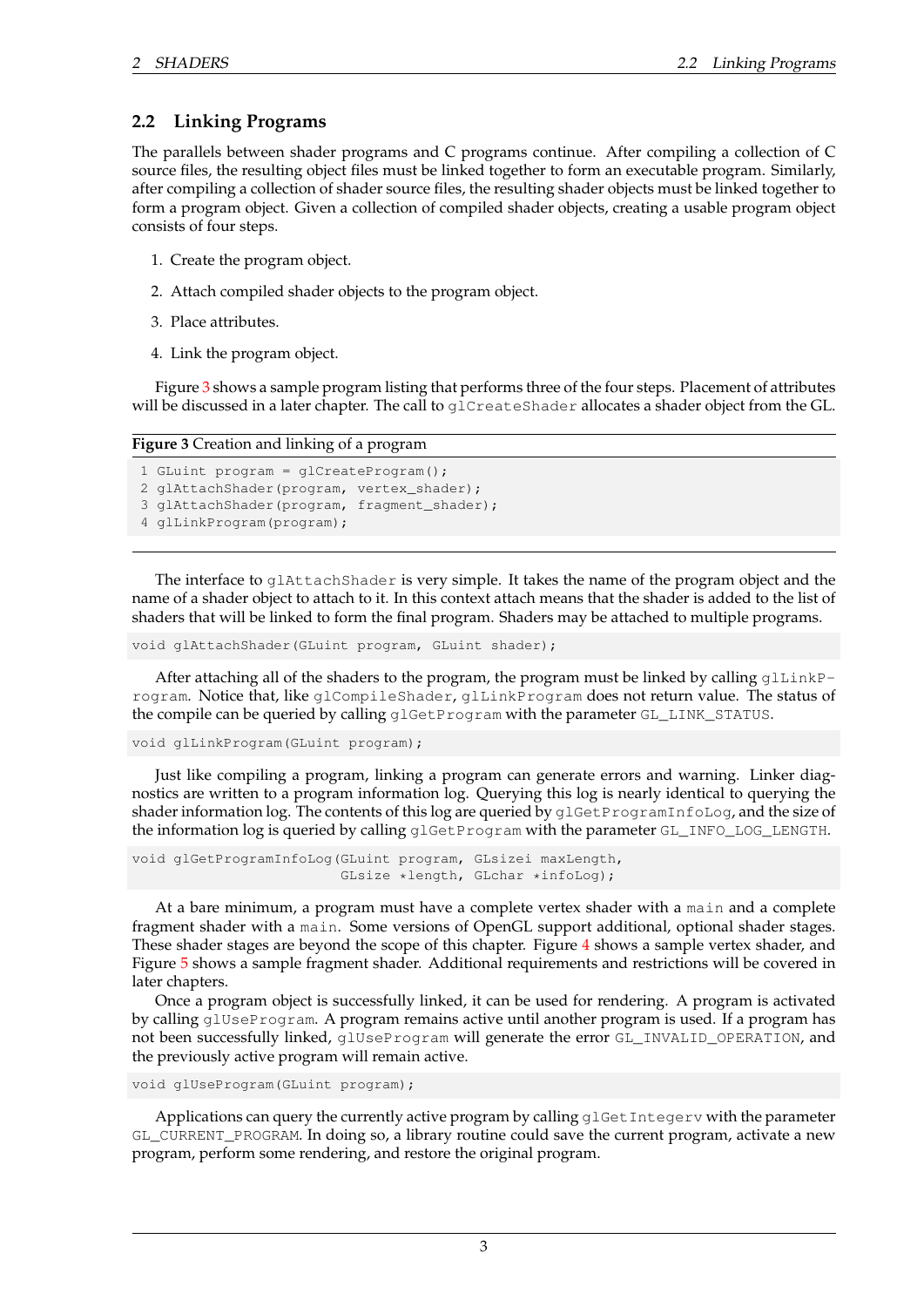#### <span id="page-3-0"></span>**Figure 4** Sample vertex shader

```
1 void main(void)
2 {
3 gl_Position = gl_Vertex;
4 }
```
<span id="page-3-1"></span>**Figure 5** Sample fragment shader

```
1 void main(void)
2 {
3 gl_FragColor = vec4(0.0, 1.0, 0.0, 1.0);
\overline{4}
```
## **3 Shader Data**

Producing a program object for even the most sophisticated rendering algorithm is only half of the equation. Every program needs data on which to operate. In this section one fundamental form of program data will be introduced: attributes. Other forms of program data will be covered in later chapters.

### **3.1 Buffer Objects**

Each vertex of each triangle rendered in a scene has some data associated with it. At the very least, the vertex has a position. It may also have colors, a normal, texture coordinates, and other data. This data is supplied in the form of attributes.

All data to be used as attributes must come from special buffers allocated from the GL. These *buffer objects* are regions of memory controlled by the GL. This allows the implementation to arbitrate CPU and GPU access to the buffer. In addition, it allows the implementation to place the buffer in the fastest memory for a particular operation. For example, a buffer may be placed in CPU host memory when being used by the CPU, and it might be moved to dedicated GPU memory when being accessed by the GPU.

Buffer objects share a common interface design with many other objects in the OpenGL API. This interface consists of several elements, but only a few of these elements will be covered here.

- Gen routine to create a name for the object.
- Delete routine to delete a set of generated names.
- Bind routine to make the object active for use or for editing.
- Data allocation routine to create storage for the object.
- SubData routine to update the contents of the object's storage.

Buffer objects also offer the unique ability to provide direct, pointer based access to the object's data. This will be discussed in more detail below.

Buffer object names are created by calling  $q \perp$ GenBuffers. This function creates n handles to buffer objects and stores the names in the array specified by buffers.

```
void glGenBuffers(GLsizei n, GLuint *buffers);
```
A name can be activated by calling glBindBuffer. The buffer specifies the name to be bound. The target specifies the binding point. The binding point determines which part of the GL will access the buffer. Several binding points exist, but for now only GL\_ARRAY\_BUFFER will be considered.

void glBindBuffer(GLenum target, GLuint buffer);

Once a name is bound, storage for the object's data can be created by calling qlBufferData. Notice that glBufferData does not take a buffer name has a parameter. Instead it uses the name most recently bound to target.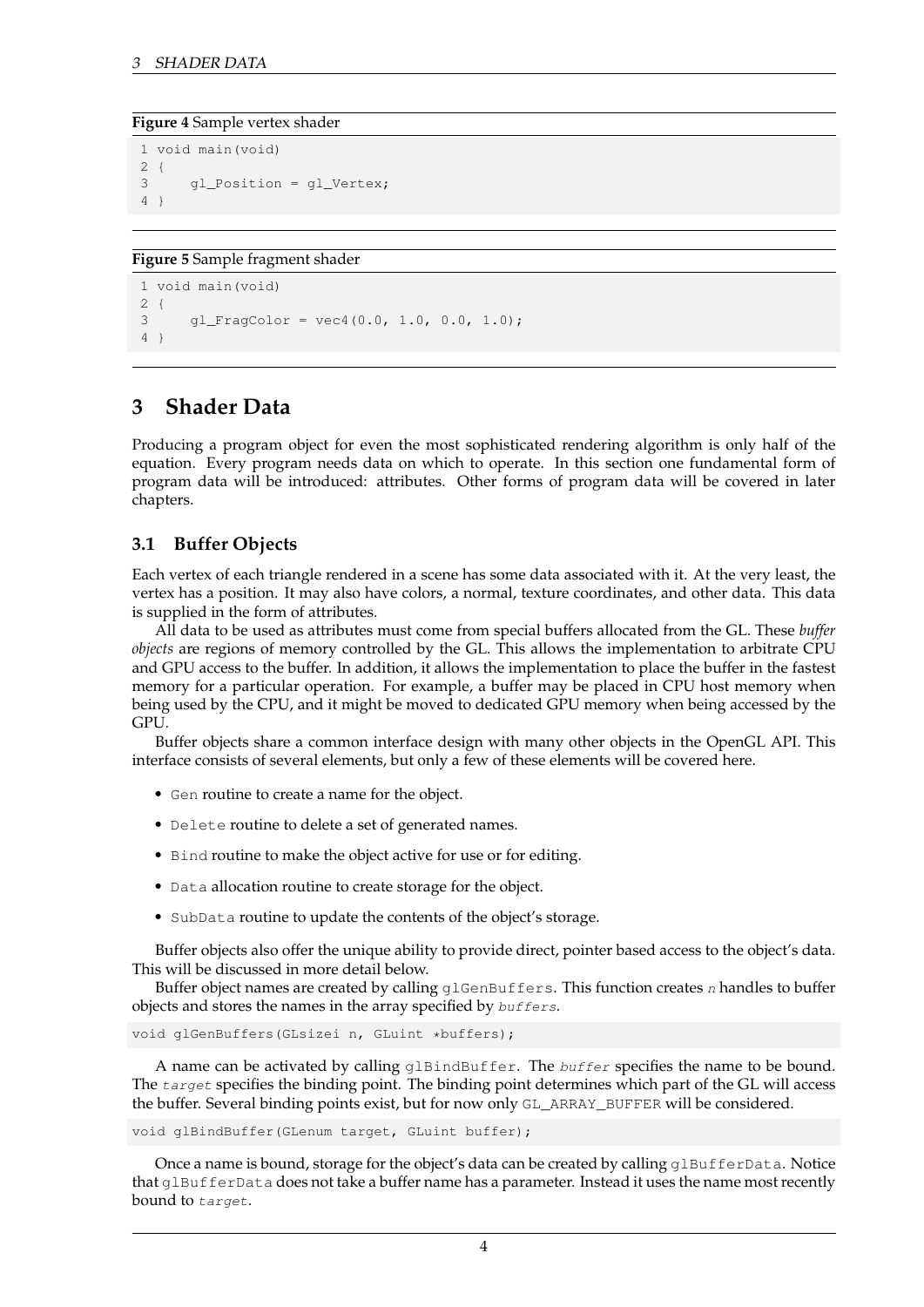```
void glBufferData(GLenum target, GLsizeiptr size, const GLvoid *data,
                  GLenum usage);
```
In addition to creating storage for the object's data, this function can be used to provide initial values for the data. This data is read from the  $data$ . If a non-NULL pointer is supplied,  $size$  bytes will be copied from that pointer into the object's storage. If this pointer is NULL, the buffer will contain uninitialized values.

The usage is one of the most vexing parts of the buffer object interface for both application developers and driver writers. It will be discussed in detail in a later chapter. For now, simply use the value GL\_STATIC\_DRAW.

Notice the careful distinction between the name of an object and its storage. One can make a similar distinction between a FILE handle used for file I/O and the storage of a file. This analogy works rather well for many OpenGL objects. Once we have a storage created for a buffer object, we can perform read and write through the buffer object using qlGetBufferSubData and qlBufferSubData.

```
void glGetBufferSubData(GLenum target, GLintptr offset,
                        GLsizeiptr size, void *data);
void glBufferSubData(GLenum target, GLintptr offset,
                     GLsizeiptr size, const void *data);
```
For many uses, this interface is very cumbersome. Image an application that wants to use a 3D model loading library. This library has several interfaces that take pointers to buffers as parameters, and the buffers are filled with data from the 3D model file. To use these interfaces with glBufferSubData, the application would have to allocate a temporary buffer, call into the 3D model loading library, copy the data into the buffer object, then free the temporary buffer. This usage is inefficient, cumbersome, and error prone.

There is, however, a better way. It is possible to get a pointer to the memory containing the buffer object's data. This memory can be used just like any memory allocated using malloc or new. This access is gained by *mapping* <sup>[2](#page-4-0)</sup> the buffer object. Once the object's storage no longer needs to be accessed, the object is unmapped. The GL still has to arbitrate access to the object's storage. It is therefore impossible to use the buffer for drawing calls while it is mapped.

A buffer object is mapped by calling glMapBuffer. As with glBufferData, the target selects the buffer to be mapped. The *access* tells the GL how the mapped data will be used. A buffer can be mapped for reading (GL\_READ\_ONLY), writing (GL\_WRITE\_ONLY), or reading and writing (GL\_R-EAD\_WRITE). It is *very* important to use the correct access mode. For example, if a buffer is mapped for reading and the application tries to write data to the buffer, the application will probably crash. However, not all implementations will work this way. You may end up with an application that *happens to work* on one implementation but crash on another. Figure [6](#page-5-0) shows how a buffer could be filled with data by mapping.

```
void *glMapBuffer(GLenum target, GLenum access);
void glUnmapBuffer(GLenum target);
```
It is common practice for applications to treat glBufferData as the primary memory allocation interface for any sort of vertex data. Uses of the qlBufferData interface for other types of data, such as images, will be discussed in a later chapter.

### **3.2 Attributes**

Once data is loaded into a buffer object, the GL needs to be told how load data from the buffer into the shader. It also needs to be told which attributes to load the data into. The function glVertexAttribPointer is used for this purpose. The word "Pointer" in the function name and the parameter name pointer are somewhat misleading holdovers from older versions of OpenGL. Pointers are *not* used. Instead, the values used are offsets into buffer object currently bound to the GL\_ARRAY\_BUFFER target.

void glVertexAttribPointer(GLuint index, GLint size, GLenum type, GLboolean normalized, GLsizei stride,

<span id="page-4-0"></span><sup>2</sup> Files can be accessed in a similar way using the mmap function.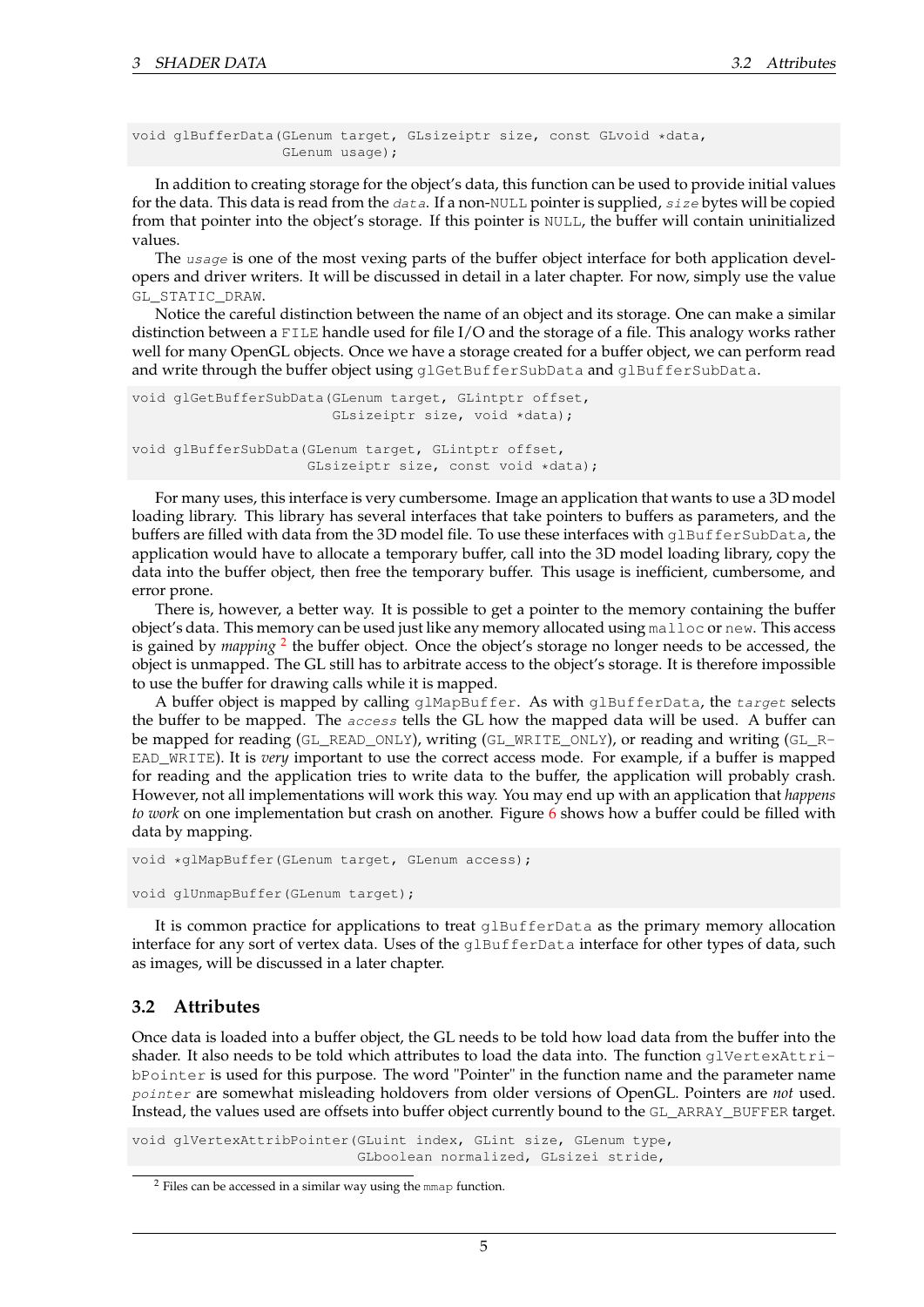<span id="page-5-1"></span>**Table 1** Environments for C types

#### <span id="page-5-0"></span>**Figure 6** Filling a buffer with data by mapping

```
1 GLuint buffer;
 \mathcal{L}3 glGenBuffers(1, &buffer);
 4 glBindBuffer(GL_ARRAY_BUFFER, buffer);
 5 glBufferData(GL_ARRAY_BUFFER, (2 * steps) * sizeof(float),
                NULL, GL_STATIC_DRAW);
 7
 8 float *data = (float *) glMapBuffer(GL_ARRAY_BUFFER, GL_WRITE_ONLY);
 \circ10 // Generate X and Y coordinates aroud a circle.
11 for (unsigned i = 0; i < steps; +i) {
12 const float angle = (2 * M_PI * i) / steps;
13 data[(i * 2) + 0] = sin(angle); data[(i * 2) + 1] = cos(angle);
14<sup>1</sup>15
16 glUnmapBuffer(GL_ARRAY_BUFFER);
```
const GLvoid \*pointer);

The  $index$  parameter specifies which vertex shader attribute will receive the data. The  $size$  parameter specifies the number of components are in each element of the buffer. In Figure [6,](#page-5-0) each element is a pair of X and Y coordinates. The  $size$  would be 2. The  $type$  specifies the data type of the components. Table [1](#page-5-1) shows a complete table of the available types and the enumerant values to use. For Figure [6,](#page-5-0) GL\_FLOAT would be used.

| <b>Table 1</b> Enumerants for $\cup$ types |                   |
|--------------------------------------------|-------------------|
| $C / C++Type$                              | Enumerant         |
| GLbyte                                     | GL BYTE           |
| GLubyte                                    | GL UNSIGNED BYTE  |
| GLshort                                    | GL SHORT          |
| GLushort                                   | GL UNSIGNED SHORT |
| GLint                                      | GL INT            |
| GLuint                                     | GL UNSIGNED INT   |
| GLfloat                                    | GL FLOAT          |
| GLdouble                                   | GL_DOUBLE         |

Integral types, such as GLubyte, can be interpreted two ways. One way is to interpret them as encoding values in their natural range, such as [0, 255] for GLubyte or [-32768, 32767] for GLshort. The other way is to interpret them as encoding values from  $[0, 1]$  for unsigned types of  $[-1, 1]$  for signed types. The normalized parameter selects this behavior. Passing GL\_TRUE will cause integral types to be interpreted as [0, 1] for unsigned types of [-1, 1] for signed types. The parameter is ignored for GLfloat and GLdouble data.

The *stride* parameter describes the distance, in bytes, from the start of one element to the start of the next. In Figure [6](#page-5-0) the data is tightly packed. The distance between two elements is just the size of an element. In this case, that is  $2 * sizeof(GLfload)$ . As shorthand, a stride of 0 may be specified for packed data. This signals the GL to calculate the actual stride based on  $size$  and  $type$ .

Once pointers have been set, any attributes that will be used need to be enabled by calling  $qlEna$ bleVertexAttribArray. The index selects the array to be enabled. A previously enabled array can be disabled by calling glDisableVertexAttribArray.

void glEnableVertexAttribArray(GLuint index);

void glDisableVertexAttribArray(GLuint index);

The topic of attributes will receive fuller treatment in a later chapter. For now, only attribute 0 will be used. This attribute is special in two ways. First, some data must be sourced through attribute 0. Second, attribute 0 is delivered to the vertex shader through the built-in attribute name  $g_1$  vertex.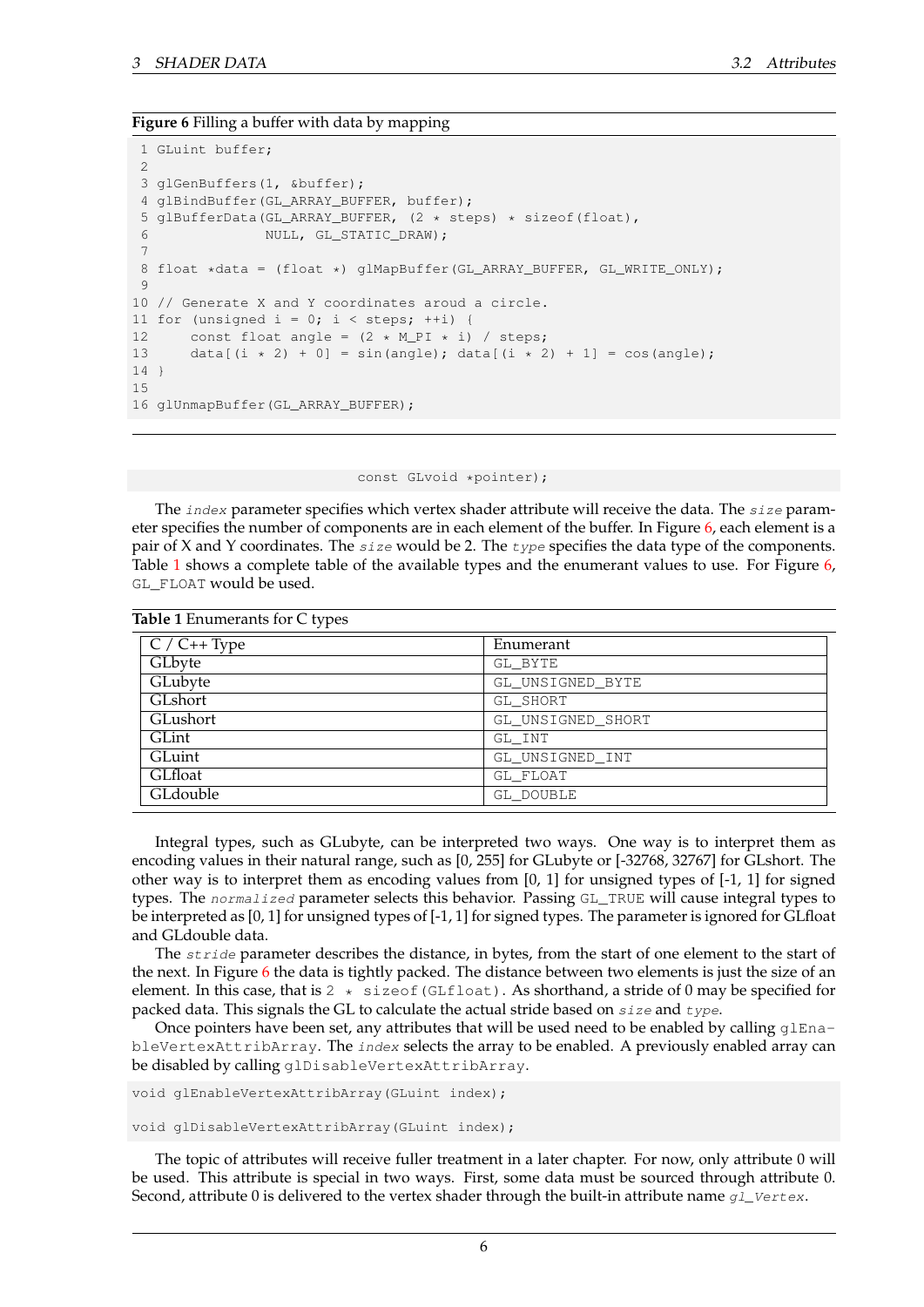Figure [7](#page-6-0) shows how the buffer object created in Figure [6](#page-5-0) can be set to attribute 0. The BUFFER\_OF-FSET macro converts the buffer offset to a pointer. This is done to prevent errors or warnings from the C compiler.

### <span id="page-6-0"></span>**Figure 7** Specifying a vertex attribute pointer

```
1 #define BUFFER_OFFSET(i) ((char *)NULL + (i))
2
3 glBindBuffer(GL_ARRAY_BUFFER, buffer);
4 glVertexAttribPointer(0, 2, GL_FLOAT, GL_FALSE, 2 * sizeof(GLfloat),
                        5 BUFFER_OFFSET(0));
```
## **4 Putting It Together**

Figure [8](#page-7-0) shows a simple initialization routine and main display function that combines all of these elements. Lines 6 through 16 create a buffer object and fill it with data representing a rectangle. Line 18 binds the data in the buffer object to vertex attribute 0. Please note that there is no error checking performed in this code. Even in correct code creation of the buffer object could fail due to lack of memory. The error checking is omitted purely to improve clarity of the code.

Lines 20 through 31 compile the vertex and fragment shaders and link them together. Line 33 makes the program active. Again, there is no error checking in this code.

Line 40 draws the two triangles stored in the buffer object. There is no error checking necessary in this code. Note, however, that display assumes the attribute array pointer and enable state has not changed, and it assumes that the correct program is active.